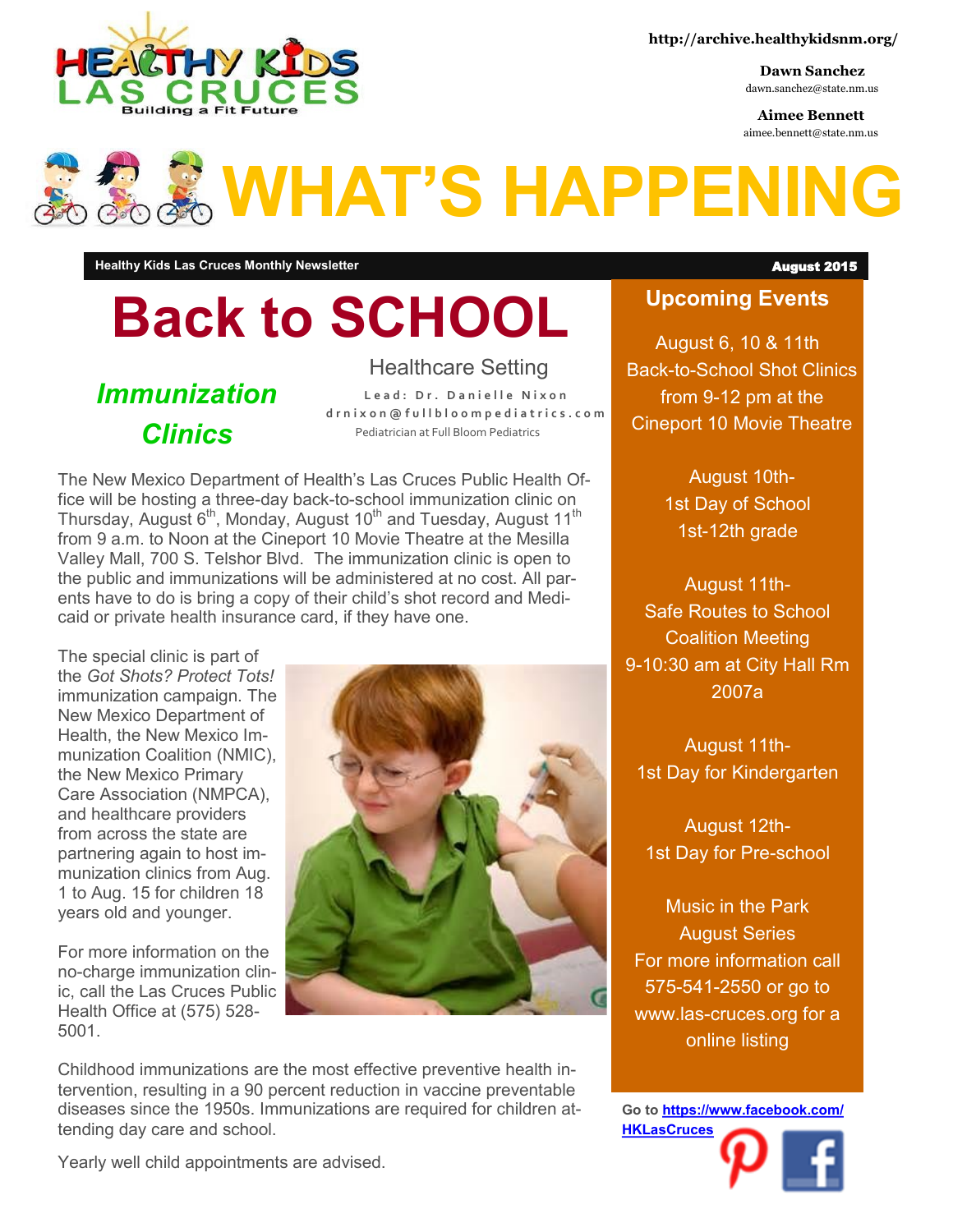Food System Setting Lead: Aaron Sharratt aaron@lasemillafoodcenter.org **Director of Development & Administration** 

#### **National Farmers' Market Week**

National Farmers' Market Week is here! "National Farmers Market Week is a great opportunity for farmers markets across the country to host special events to showcase all the tremendous services they provide," said USDA Secretary Tom Vilsack. "Farmers markets play a key role in developing local and regional food systems that support family farms, and help grow rural economies. They bring communities together, connecting cities with the farms that support them and provide Americans across the country with fresh, healthy food."



Area farmers' markets offer consumers fresh, affordable, convenient, and healthful products sold directly from the farm. They also offer additional market opportunities for local vendors, especially smaller or newer operations. Nearly all area farmers' markets offer EBT that can be used by recipients of USDA's Supplemental Nutrition Assistance (SNAP) Program - as well as low-income women, infants, and children and seniors participating in the WIC and Senior Farmers' Market Nutrition Programs - to get fresh, seasonal ingredients. In addition, the New Mexico Farmers' Market Association is offering a Double Up Food Bucks program to match \$1 for \$1 SNAP benefits spent at the Farmers' & Crafts Market of Las Cruces!

Cooking demonstrations, live music, food trucks, and other activities are planned for the Saturday, August 8 and Wednesday, August 12 evening markets. For more information please visit the Farmers' & Crafts Market of Las Cruces website at [www.fcmlc.org](http://www.fcmlc.org) or the New Mexico Farmers' Market Association website at [www.farmersmarketsnm.org.](http://www.farmersmarketsnm.org)



### **Volunteer Opportunities with**

#### **La Semilla**

Individuals, families or groups over 12 years of age are encouraged to volunteer at La Semilla Community Farm Wednesdays from 6:30 to 10:30am. Please e-mail [cristina@lasemillafoodcenter.org](mailto:cristina@lasemillafoodcenter.org) or call 575 882 2393 to RSVP and with any questions. All group volunteer visits must be scheduled in advance.

La Semilla Community Farm is located at 350 Our Way Rd., Anthony, NM, From Hwy 478, turn west onto W. Joy Rd. Cross the railroad tracks (running parallel to Hwy 478) and turn right (north) onto the very first dirt road. Proceed on this road for about 1/2 mile along the canal.

Community & Regional Planning Setting **L e a d : A n d y H u m e** [ahume@las](mailto:ahume@las-cruces.org)-cruces.org Senior Planner-City of Las Cruces Community Development

#### *SLOW DOWN!!*

School starts back up in August and therefore the streets will again be filled with students walking & riding their bikes to and from school. Please be extra cautious and aware when driving near area schools. Safe Routes to School continues to teach children safe pedestrian skills, but it takes a whole community to encourage safe and healthy travel.